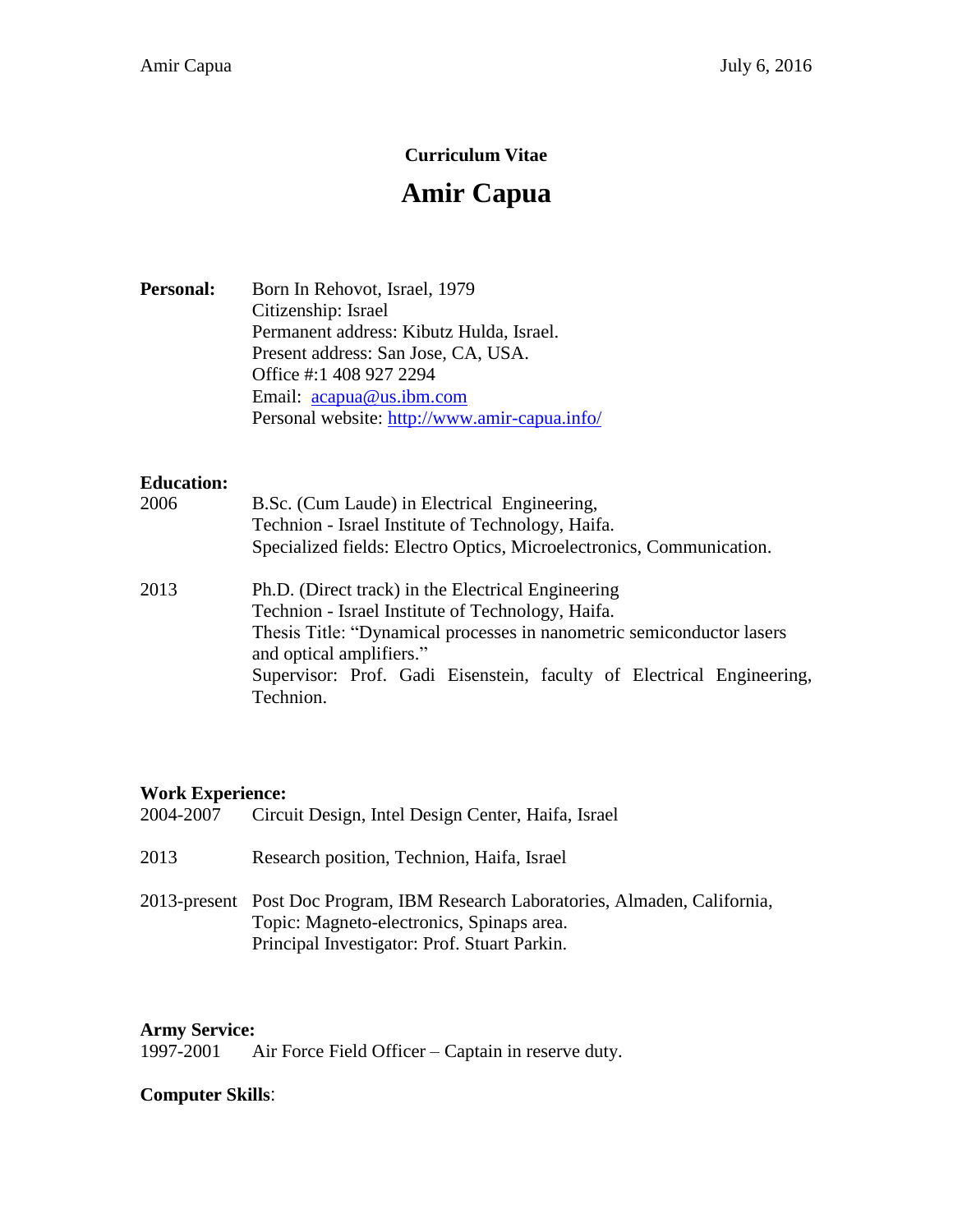Programming skills in Matlab. Programming in UNIX & TCL. Programming skills in Labview.

## **Courses Tutoring:**

Introduction to VLSI , 2007, Faculty of Electrical Engineering, Technion.

## **Projects:**

1. Amir Capua, "**Phase lock loop synthesizer operating at 10 GHZ",** Supervised By Moshe Namer, Communication Lab, Faculty of Electrical Engineering, Technion, 2006.

## **Honors:**

- 1. Best Poster Award in the NATO Advanced Study Institute on Nano Structured Materials for Advanced Technological Applications, 2008.
- 2. Awarded the Wolf prize, 2008/2009.
- 3. Awarded the Russell Berrie scholarship 2009.
- 4. Daniel fellowship 2009/2010.
- 5. Clore fellowship 2010.
- 6. Awarded the Russell Berrie scholarship 2010.
- 7. Fulbright post-doctoral fellowship 2012.
- 8. Feder Family Award 2013, 1'st prize.
- 9. Viterbi fellowship 2013.

#### **Conference Contributions:**

- 1. The Conference on Lasers and Electro-Optics, ECOC 2007, **"Direct observation of the coherent spectral hole in the noise spectrum of a saturated InAs/InP quantum dash amplifier operating near 1550 nm".**
- 2. European Semiconductor Laser Workshop ESLW '07, **"Direct correlation between a highly damped modulation response and ultra low relative intensity noise in an InAs/GaAs quantum dot laser".**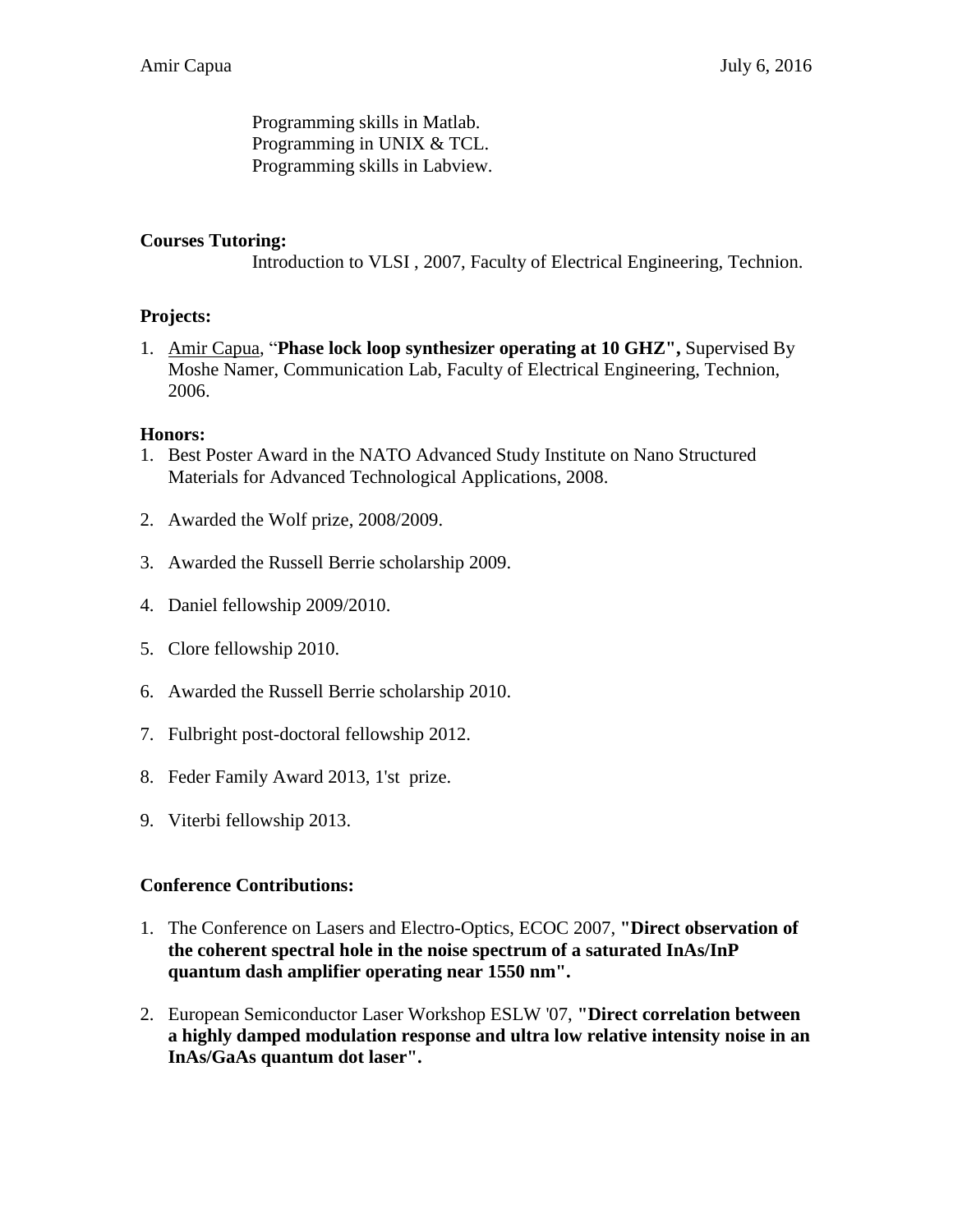- 3. NATO Advanced Study Institute Nano Structured Materials for Advanced Technological Applications, 2008, **"Multi Channel Signal Processing in Quantum-Dash Semiconductor Optical Amplifier",** Best Poster Award
- 4. International semiconductor laser conference, ISLC 2008, **"Cross talk free multi channel processing of 10 Gbit/s data via four wave mixing in a 1550 nm InAs/InP quantum dash amplifier".**
- 5. The Conference on Lasers and Electro-Optics, CLEO 2008, **"High Speed Cross Gain Modulation Using Quantum Dot Semiconductor Optical Amplifiers at 1.3 µm".**
- 6. International Nano-Optoelectronic Workshop, INOW 2009, **"Cross talk free multi channel processing of 10 Gbit/s data via four wave mixing in a 1550 nm InAs/InP quantum dash amplifier".**
- 7. The Conference on Lasers and Electro-Optics, CLEO 2010, **"Multi-wavelength femtosecond pump-probe characterization of 1550 nm InAs/InP quantum dash optical amplifiers".**
- 8. RBNI fall symposium 2010, **Dynamical processes in nanometric semiconductor lasers and optical amplifiers".**
- 9. The Conference on Lasers and Electro-Optics, CLEO 2011,**"Multi Wavelength Characterization of Ultra Fast Carrier Dynamics in InAs/InP Quantum Dash Optical Amplifiers".**
- 10. 38th International Symposium on Compound Semiconductors, ISCS 2011. **"Direct observation of unique ultrafast broad band carrier dynamics in 1550 nm InAs/InP quantum dash optical amplifiers".**
- 11. European Conference on Optical Communication ECOC 2011, **"Two Photon Induced Lasing in 1550 nm Quantum Dash Optical Gain Media".**
- 12. European Semiconductor Laser Workshop, ESLW 2011**, "Sub 100 fs Dynamics in Quantum Dash Semiconductor Gain Media"**
- 13. RBNI fall symposium 2012, **"Multi-Wavelength Pump-Probe Measurment of Gain Dynamics in Optical Semiconductor Amplifiers Based on Quantum Dots".**
- 14. 20'th International Symposium Nanostructures: Physics and Technology, 2012, **"Ultrafast dynamics in semiconductor nano-structure based optoelectronic devices"** -*Invited paper*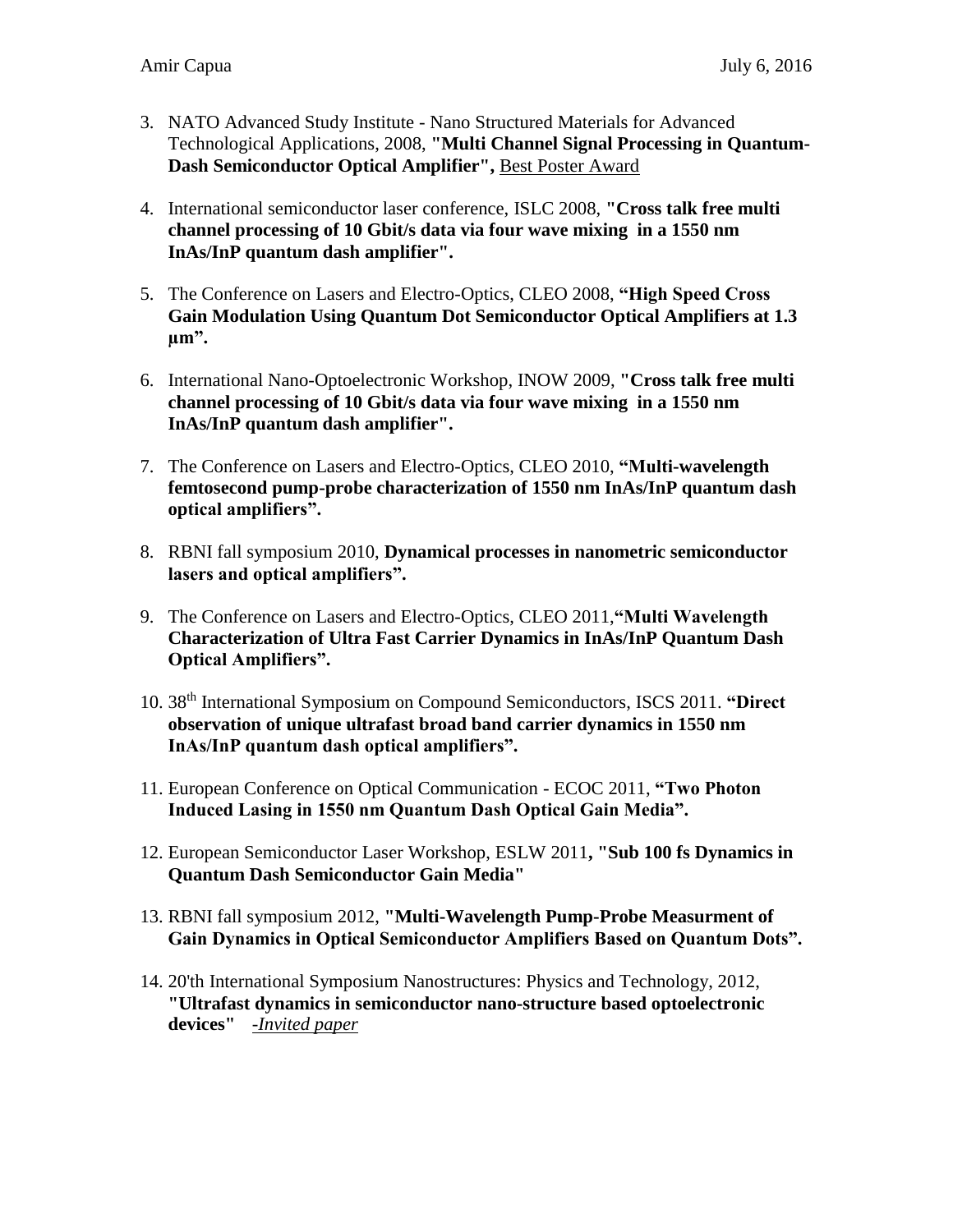- 15. 24'th International Conference on Indium Phosphide and Related Materials, 2012, **"QD Devices Based on InAs Quantum Dashes" -** *Invited paper*
- 16. Nonlinear Dynamics in Semiconductor Lasers, NDSL 2012, **"Dynamical properties of nano structure semiconductor lasers and amplifiers" -** *Invited paper*
- 17. Nonlinear Dynamics in Semiconductor Lasers, NDSL 2012**, "FDTD model for a quantum-dot laser and amplifier under the Maxwell-Schrödinger framework"**
- 18. European Semiconductor laser workshop, ESLW 2012, **"Probing the Non-Linear Dynamics of InAs/InP Quantum Dot Laser with Ultra-Short Pulses"**
- 19. International semiconductor laser conference, ISLC 2012, "**Nonlinear transmission of ultra-short pulses in an oscillating InA/InP quantum dot laser**"
- 20. SPIE photonic west 2013, **"Ultra-fast phenomena in QD/QDash lasers" -** *Invited paper*
- 21. French Israeli symposium on nonlinear and quantum optics, FRISNO 12, 2013, "**Direct observation of the coherent light-matter interaction in roomtemperature semiconductors**"
- 22. French Israeli symposium on nonlinear and quantum optics, FRISNO 12, 2013, "**Non-Linear propagation of ultra-short pulses in an InAs/InP quantum dot laser**"
- 23. DPG Spring Meeting of the Condensed Matter Section 2013, **"Coherent phenomena in QD/QDash lasers" -** *Invited paper*
- 24. Workshop on Quantum Simulations and Related Topics On the 0ccasion of the award of the Wolf prize to Peter Zoller and Ignacio Cirac, **"Direct observation of the quantum coherent light-matter interaction in room-temperature semiconductors"**
- 25. The 25th international conference on Indium-Phosphide and related materials, IPRM 2013, **"Highly non-linear phenomena and coherent effects in 1500 nm QD lasers and amplifiers"** – *Invited paper*
- 26. International Nano –Optics Workshop, INOW 2013, **"1 picosecond long manifestation of coherent light-matter interactions in quantum-dot semiconductor amplifier operating at 300˚K''**
- 27. International Nano –Optics Workshop, INOW 2013, **"Coherent effects in room temperature semiconductors"** - *Invited paper*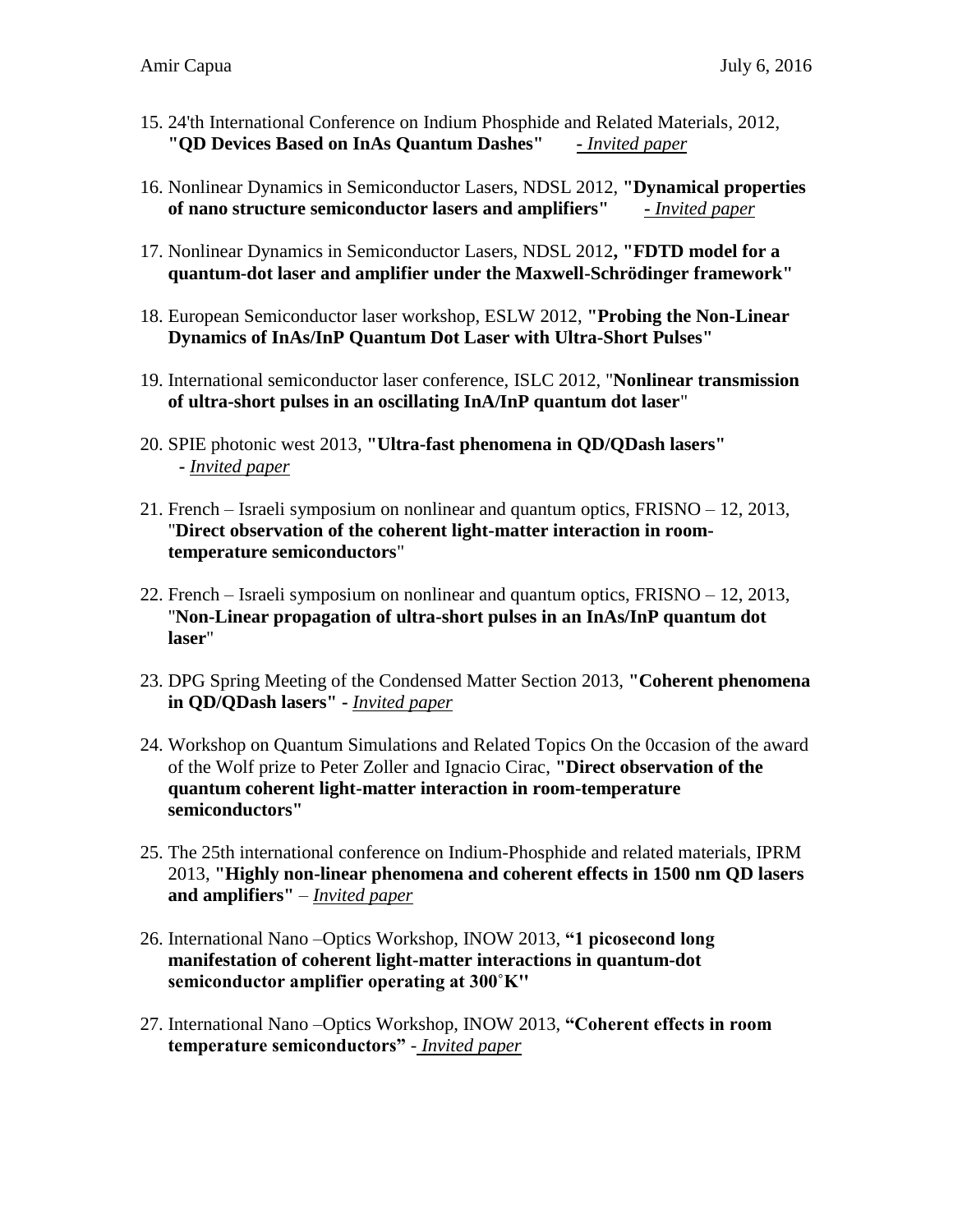- 28. 4th International Workshop on Epitaxial Growth and Fundamental Properties of Semiconductor Nanostructures, SemiconNano 2013, **"Rabi oscillations in room temperature nano-structured semiconductor gain media"** – *Invited paper*
- 29. Gordon Research Seminar, on Ultrafast Phenomenon in Cooperative Systems, GRS 2014, **"Phase reconstruction of the electronic wavefunction in a 300K nanostructured semiconductor optical amplifier"**
- 30. Gordon Research Conference, on Ultrafast Phenomenon in Cooperative Systems, GRC 2014, **"Coherent manipulation of electronic states in a room temperature semiconductor optical amplifier"**
- 31. 26'th International Conference on Indium Phosphide and Related Materials, IPRM 2014, **"Carrier Dynamics in Inhomogeneously Broadened InAs/InP Quantum-Dot Optical Amplifiers".**
- 32. SPIE Photonics Europe 2014, **Quantum coherent interactions in semiconductor nano-structure optical gain media operating at room temperature.** *Invited paper*
- 33. The Conference on Lasers and Electro-Optics, CLEO 2015, **Quantum Coherent Interactions in Room Temperature InAs/InP Quantum Dot Amplifiers.** - *Invited paper*
- 34. The 45th Winter Colloquium on the Physics of Quantum Electronics, PQE 2015, **Coherent Interactions in Electrically Driven Quantum Dot Optical Amplifiers Operating at Room Temperature.** – *Invited paper*
- 35. The 20th international conference on Magnetism, ICM 2015, **Time-resolved ferromagnetic resonance in ultrathin perpendicularly magnetized films: efficient nonlinear high order harmonics generation.**
- 36. The  $13<sup>th</sup>$  joint conference on magnetism and magnetic material Intermag 2016, **Determining the intrinsic damping from time-resolved precession decay measurements in perpendicularly magnetized ultrathin films using an analytical approach.**
- 37. The 13th joint conference on magnetism and magnetic material, Intermag 2016, **Harnessing the shallow magnetization energy barrier for efficient nonlinear high harmonics generation in perpendicularly magnetized ultrathin CoFeB films.**
- 38. The 13th joint conference on magnetism and magnetic material, Intermag 2016, **Observation of Rabi nutations in a ferromagnet**
- 39. American Physics Society March Meeting, APS March meeting 2016, **Rabi nutations in a ferromagnetic film.**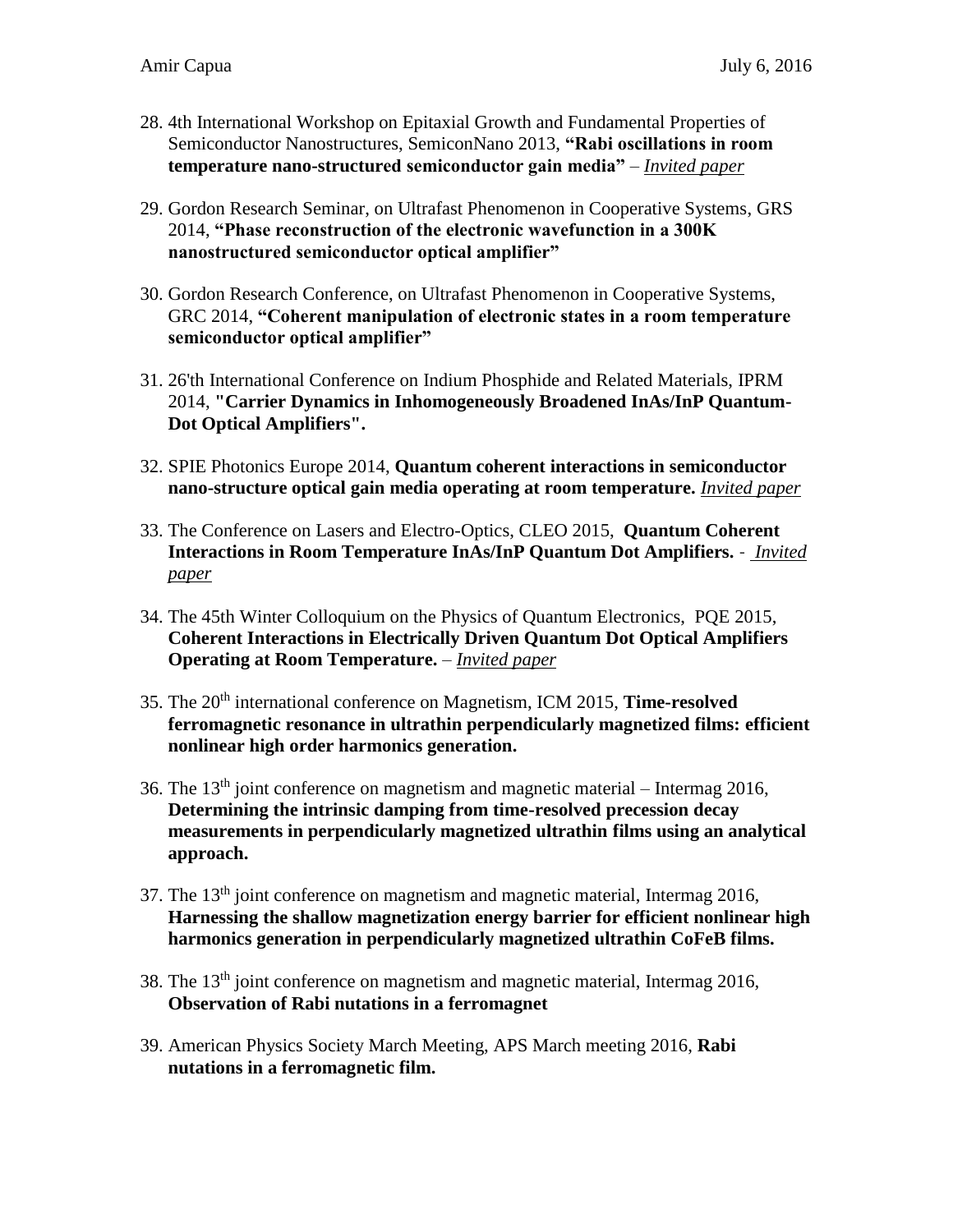- 40. The International Conference on Microwave Magnetics 2016, IEEE ICMM 2016, **New approach for extraction of intrinsic Gilbert damping from time-resolved MOKE measurements.**
- 41. The International Conference on Microwave Magnetics 2016, IEEE ICMM 2016, **Observation of Rabi nutations in ferromagnets.**
- 42. The International Conference on Microwave Magnetics 2016, IEEE ICMM 2016, **Observation of unconstrained "free" spin dynamics in ferromagnetic Metals.**

## **Journal Papers:**

- 1. A. Capua , L. Rozenfeld, V. Mikhelashvili, G. Eisenstein, M. Kuntz, M. Laemmlin, and D. Bimberg, **"Direct correlation between a highly damped modulation response and ultra low relative intensity noise in an InAs/GaAs quantum dot laser"***,* Optics Express, Vol. 15, Issue 9, pp. 5388-5393 (2007).
- 2. A. Capua , L. Rozenfeld, V. Mikhelashvili, G. Eisenstein, M. Kuntz, M. Laemmlin, and D. Bimberg, **"Low noise quantum dot lasers"** picked up by Nature Photonics, Vol. 1, pp. 383 - 383 (2007).
- 3. A. Capua, V. Mikhelashvili G. Eisenstein , J.P. Reithmaier, A. Somers A. Forchel M. Calligaro, O. Parillaud , M. Krakowski, **"Direct observation of the coherent spectral hole in the noise spectrum of a saturated InAs/InP quantum dash amplifier operating near 1550 nm"***,* Optics Express, Vol. 16, Issue 3, pp. 2141- 2146 (2008).
- 4. C. Meuer, J.Kim, M. Laemmlin, S.Liebich, and D. Bimberg A. Capua and G. Eisenstein, **"Static Gain Saturation in Quantum Dot Semiconductor Optical Amplifiers"**, Optics Express, Vol. 16, Issue 11, pp. 8269-8279, (2008).
- 5. C. Meuer, J. Kim, M. Laemmlin, S. Liebich, D. Bimberg, A. Capua, G. Eisenstein, R. Bonk, T. Vallaitis, J. Leuthold, A. R. Kovsh, I. L. Krestnikov, **"40 GHz small-signal cross-gain modulation in 1.3 µm quantum dot semiconductor optical amplifiers"** Applied physics letters, Vol. 93, Issue 5, 051110, (2008).
- 6. A. Capua, S. O'Duill, V. Mikhelashvili, G. Eisenstein, J.P. Reithmaier,A. Somers, A. Forchel, **"Cross talk free multi channel processing of 10 Gbit/s data via four wave mixing in a 1550 nm InAs/InP quantum dash amplifier"**, Optics Express, Vol. 16, Issue 23, pp. 19072-19077, (2008).
- 7. A. Capua, G. Eisenstein, J. P. Reithmaier, **"A nearly instantaneous gain response in quantum dash based optical amplifiers"** Applied physics letters, Vol. 97, Issue 13, 131108 (2010).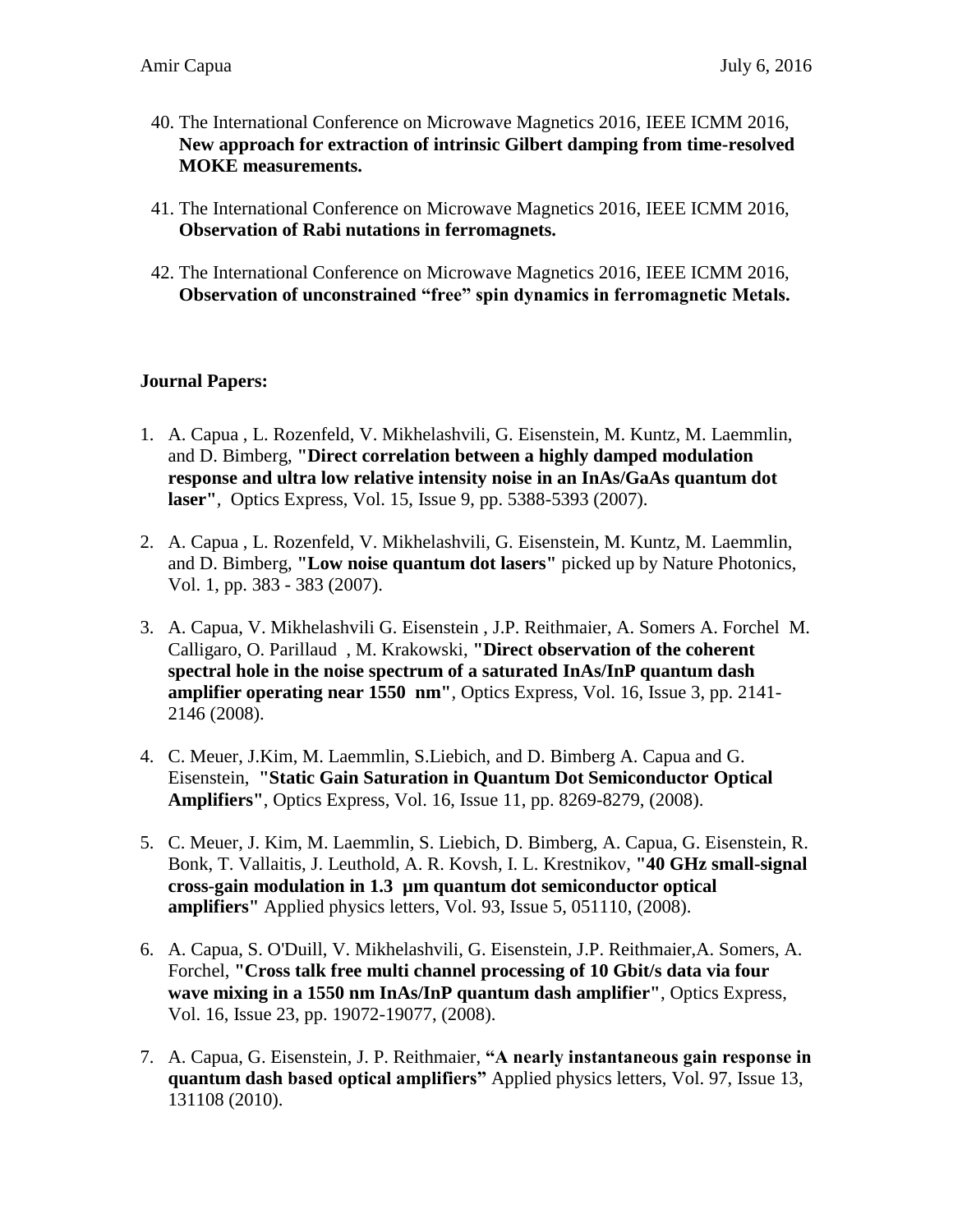Recognized and republished at the Virtual Journal of Ultrafast Science, Vol. 9, Issue 11 (2010).

8. A. Capua, G. Eisenstein, J. P. Reithmaier, **"Ultrafast cross saturation dynamics in inhomogeneously broadened InAs/InP quantum dash optical amplifiers"** Applied physics letters, Vol. 98, Issue 10, 101108 (2011).

Recognized and republished at the Virtual Journal of Nanoscale Science & Technology, vol. 23 Issue 11 (2011).

- 9. A. Capua, A. Saal, O. Karni, G. Eisenstein, J. P. Reithmaier and Kresten Yvind, **"Complex characterization of short-pulse propagation through InAs/InP quantum-dash optical amplifiers: from the quasi-linear to the two-photondominated regime"**, Optics Express, Vol. 20, Issue 1, pp. 347-353 (2012).
- 10. A. Capua, O. Karni, G. Eisenstein, K. Yvind and J. P. Reithmaier, "**Extreme nonlinearities in nanowire InP semiconductor gain media: the two-photon induced laser**", Optics Express, Vol. 20, Issue 6, pp. 5987-5992 (2012).
- 11. A. Capua, O. Karni, G. Eisenstein, "**A Finite Difference Time Domain Model for Quantum Dot Lasers and Amplifiers in the Maxwell-Schrödinger Framework**", Journal of Selected Topics in Quantum Electronics, **19**, 1900410 (2013).
- 12. O. Karni, A. Capua, G. Eisenstein, D. Franke, J. Kreissl, H. Kuenzel, D. Arsenijević, H. Schmeckebier, M. Stubenrauch, M. Kleinert, D. Bimberg, C. Gilfert, J. P Reithmaier. "**Nonlinear effects in ultra-short pulses propagation in an oscillating InAs/InP quantum dot laser**", Optics Express. Vol. 21, Issue 5, pp. 5715–5736 (2013).
- 13. A. Marynski, G. Sek, A. Musiał, J. Andrzejewski, J. Misiewicz, C. Gilfert, J. P. Reithmaier, A. Capua, O. Karni, D. Gready, G. Eisenstein, G. Atiya, W. D. Kaplan, and S. Kolling, "**Electronic structure, morphology and emission polarization of enhanced symmetry InAs quantum-dot-like structures grown on InP substrates by molecular beam epitaxy**", Journal of Applied Physics **114,** 094306 (2013).
- 14. O. Karni, A. Capua, G. Eisenstein, V. Sichkovskyi, V. Ivanov and J. P. Reithmaier, " **Rabi oscillations and self-induced transparency in InAs/InP quantum dot semiconductor optical amplifier operating at room temperature**", Optics Express, Vol. 21, Issue 22, pp. 26786-26796 (2013).
- 15. O. Karni, K. J. Kuchar, A. Capua, V. Mikhelashvili, G. Sęk, J. Misiewicz, V. Ivanov, J. P. Reithmaier and G. Eisenstein, **Carrier dynamics in inhomogeneously broadened InAs/AlGaInAs/InP quantum-dot semiconductor optical amplifiers**, Appl. Phys. Lett., 104, 121104.